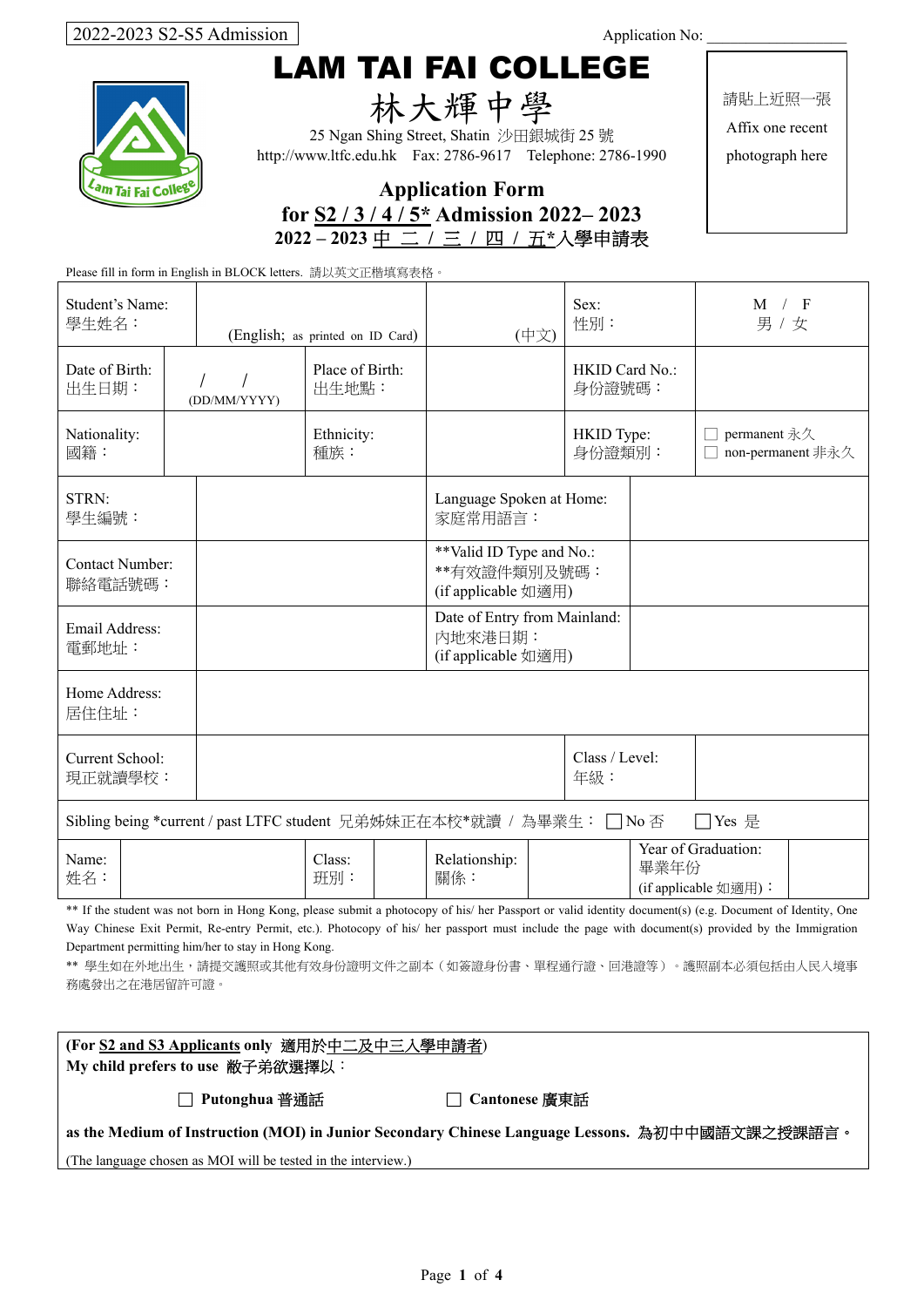| School(s) attended in the last three years 過往三年所就讀學校: |             |                        |                             |                                           |               |
|-------------------------------------------------------|-------------|------------------------|-----------------------------|-------------------------------------------|---------------|
| Month/Year<br>月/年                                     | Class<br>班別 | Name of School<br>學校名稱 | Position in<br>form<br>全級排名 | Total no. of<br>students in form<br>全級總人數 | Conduct<br>操行 |
| 9/2020<br>$-$ now 現在                                  |             |                        |                             |                                           |               |
| 9/2019<br>$-8/2020$                                   |             |                        |                             |                                           |               |
| 9/2018<br>$-8/2019$                                   |             |                        |                             |                                           |               |

| 曾参加的課外活動及獎項 Extra-curricular Activities and Awards<br>Please submit supporting documents, e.g. coach's reference letter, certificate of award, etc. (Maximum: 8<br>$\overline{\phantom{a}}$<br>pages)<br>請遞交有關証明文件,如教練推薦信、證書、獎狀證明等(最多8頁) |                                                                                                              |                   |           |               |                   |
|------------------------------------------------------------------------------------------------------------------------------------------------------------------------------------------------------------------------------------------|--------------------------------------------------------------------------------------------------------------|-------------------|-----------|---------------|-------------------|
|                                                                                                                                                                                                                                          |                                                                                                              |                   |           |               |                   |
| $\overline{\phantom{m}}$<br>Year<br>年份                                                                                                                                                                                                   | Please provide the <b>most recent/highest</b> qualifications/ results only 請僅提供最新/最高資格證明/成績<br>Activities 活動 | Organization 舉辦機構 | Awards 獎項 |               | Official<br>use   |
|                                                                                                                                                                                                                                          |                                                                                                              |                   |           | $\mathsf{C}$  | $\rm V$           |
|                                                                                                                                                                                                                                          |                                                                                                              |                   |           | $\mathcal{C}$ | $\rm V$           |
|                                                                                                                                                                                                                                          |                                                                                                              |                   |           | $\mathbf C$   | $\rm V$           |
|                                                                                                                                                                                                                                          |                                                                                                              |                   |           | $\mathsf{C}$  | V<br>$\sim$       |
|                                                                                                                                                                                                                                          |                                                                                                              |                   |           | $\mathsf{C}$  | $\rm V$<br>$\Box$ |
|                                                                                                                                                                                                                                          |                                                                                                              |                   |           | $\mathcal{C}$ | V                 |
|                                                                                                                                                                                                                                          |                                                                                                              |                   |           | $\mathbf C$   | V<br>$\sim$       |
|                                                                                                                                                                                                                                          |                                                                                                              |                   |           | $\mathbf C$   | V                 |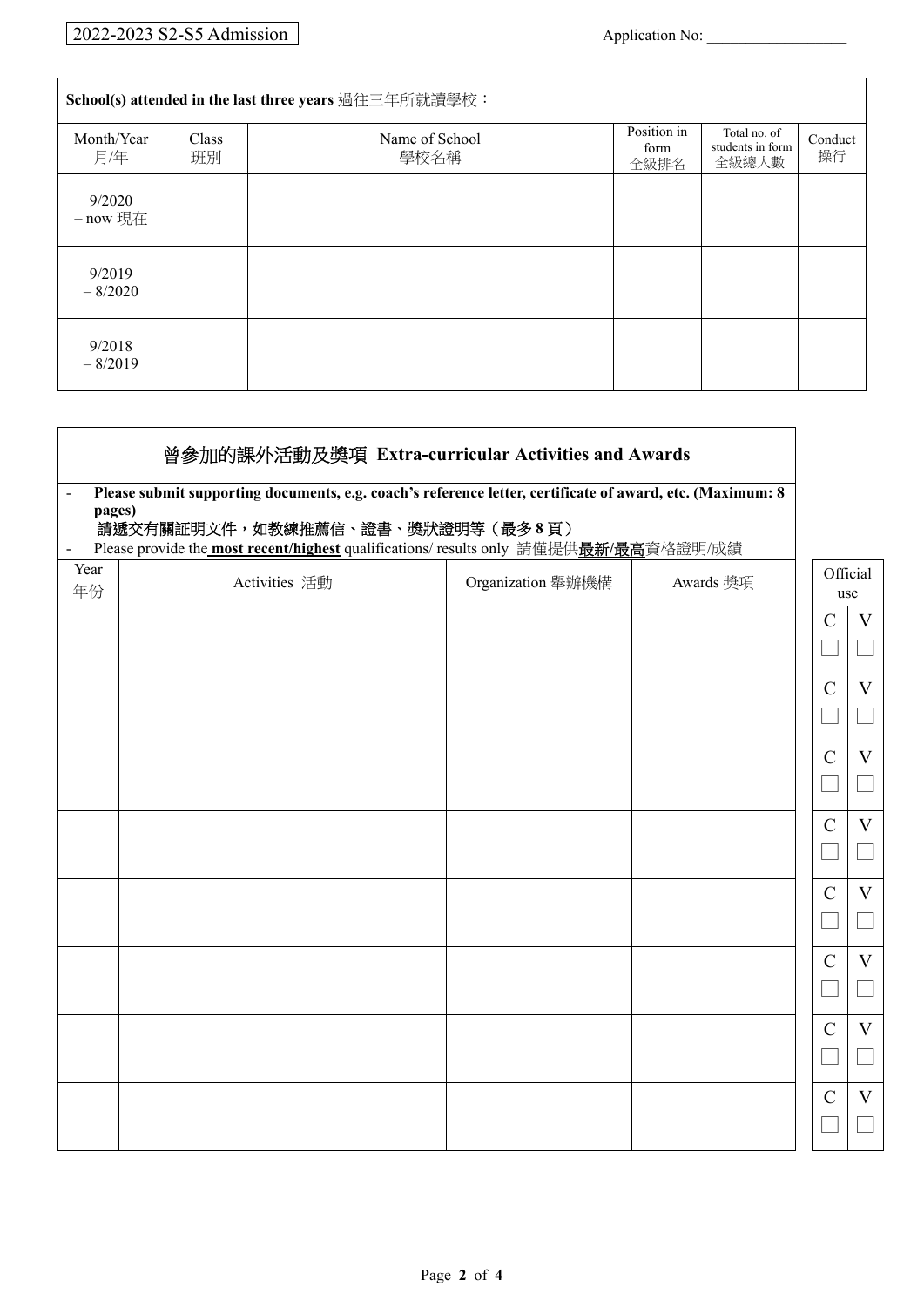### 2022-2023 S2-S5 Admission Application No:

| Parents' / Guardian's Particulars 家長 / 監護人資料 |                        |  |                     |  |  |
|----------------------------------------------|------------------------|--|---------------------|--|--|
|                                              | Mother 母親<br>Father 父親 |  | Guardian 監護人^       |  |  |
|                                              |                        |  | (if applicable 如適用) |  |  |
| Name in English:<br>英文姓名:                    |                        |  | (Relationship 關係:   |  |  |
| Name in Chinese:<br>中文姓名:                    |                        |  |                     |  |  |
| Occupation:<br>職業:                           |                        |  |                     |  |  |
| Company Name:<br>公司名稱:                       |                        |  |                     |  |  |
| Mobile Phone No.:<br>手提電話:                   |                        |  |                     |  |  |

**^ Guardian is the person who is duly entrusted by the parents or authorized by law to take care of the student. Please supply supporting document.** 監護人是指由家長委托或經由法律授權照顧學生之人員。請提供相關証明。

### **Student Questionnaire** 學生問卷

**The student is required to answer the questions below with a ball pen in either Chinese or English.**  學生須以原子筆作答以下問題,中英均可。

Reason(s) for changing school 轉校原因 :